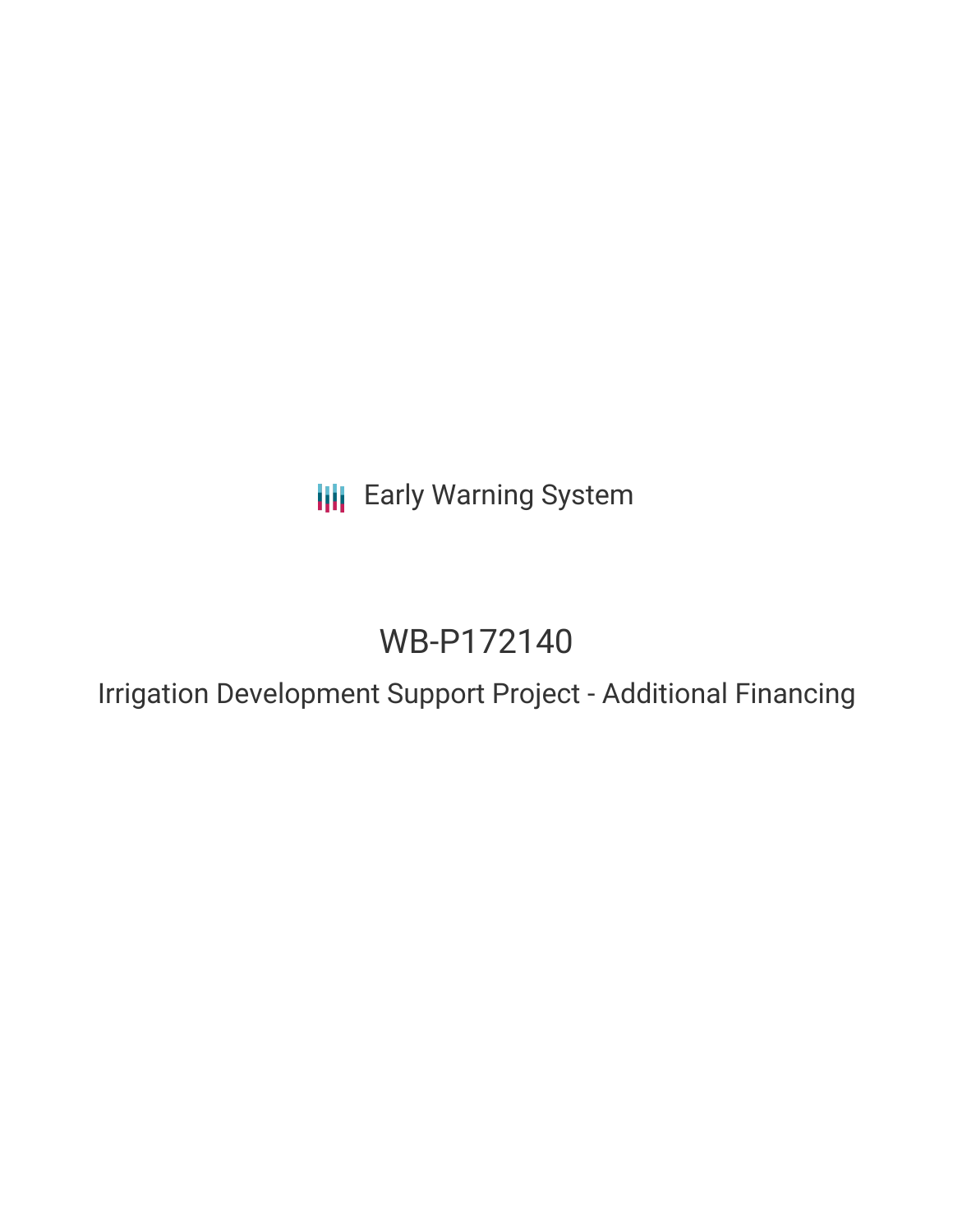

### **Quick Facts**

| <b>Countries</b>               | Zambia                   |
|--------------------------------|--------------------------|
| <b>Financial Institutions</b>  | World Bank (WB)          |
| <b>Status</b>                  | Proposed                 |
| <b>Bank Risk Rating</b>        | A                        |
| <b>Voting Date</b>             | 2020-05-06               |
| <b>Borrower</b>                | Government of Zambia     |
| <b>Sectors</b>                 | Agriculture and Forestry |
| <b>Investment Type(s)</b>      | Grant                    |
| <b>Investment Amount (USD)</b> | \$30.00 million          |
| <b>Project Cost (USD)</b>      | \$30.00 million          |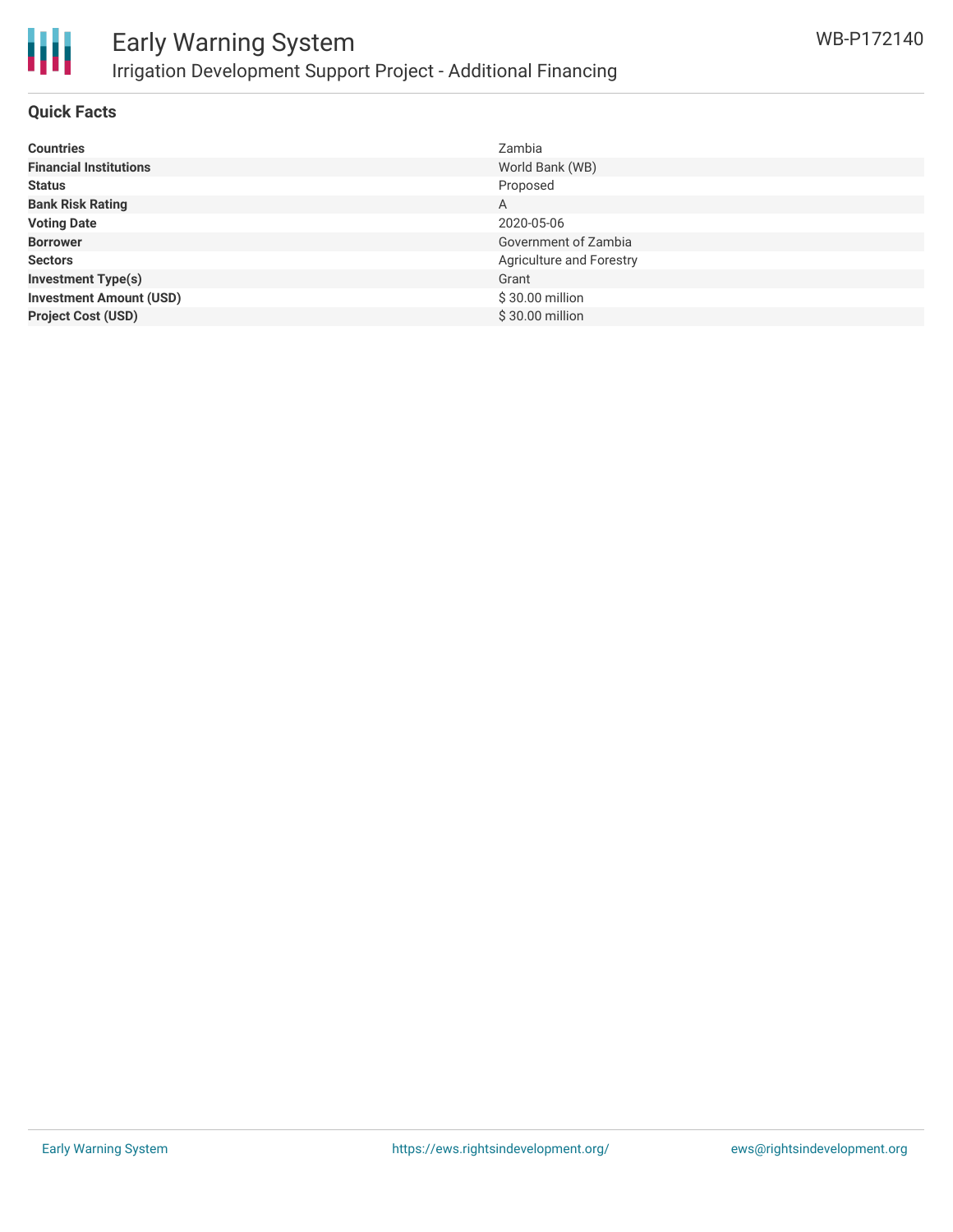

## **Project Description**

According to bank documents, the original project objective is to increase yields per hectare and volume of products marketed by smallholders benefitting from investments in irrigation in selected sites served by the project. The current project objective is to provide improved access to irrigation services in selected sites in the Recipient's territory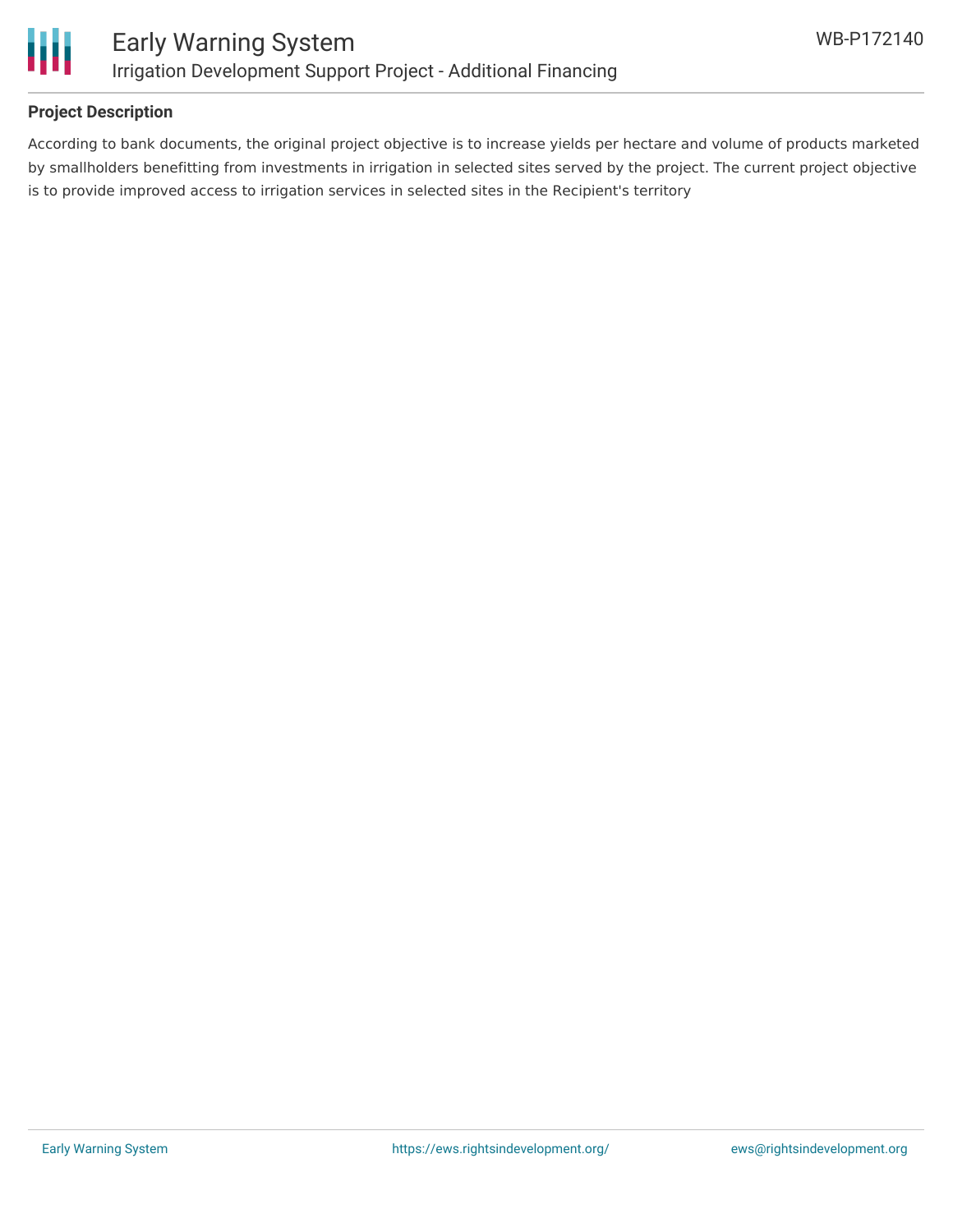

# Early Warning System Irrigation Development Support Project - Additional Financing

# **Investment Description**

World Bank (WB)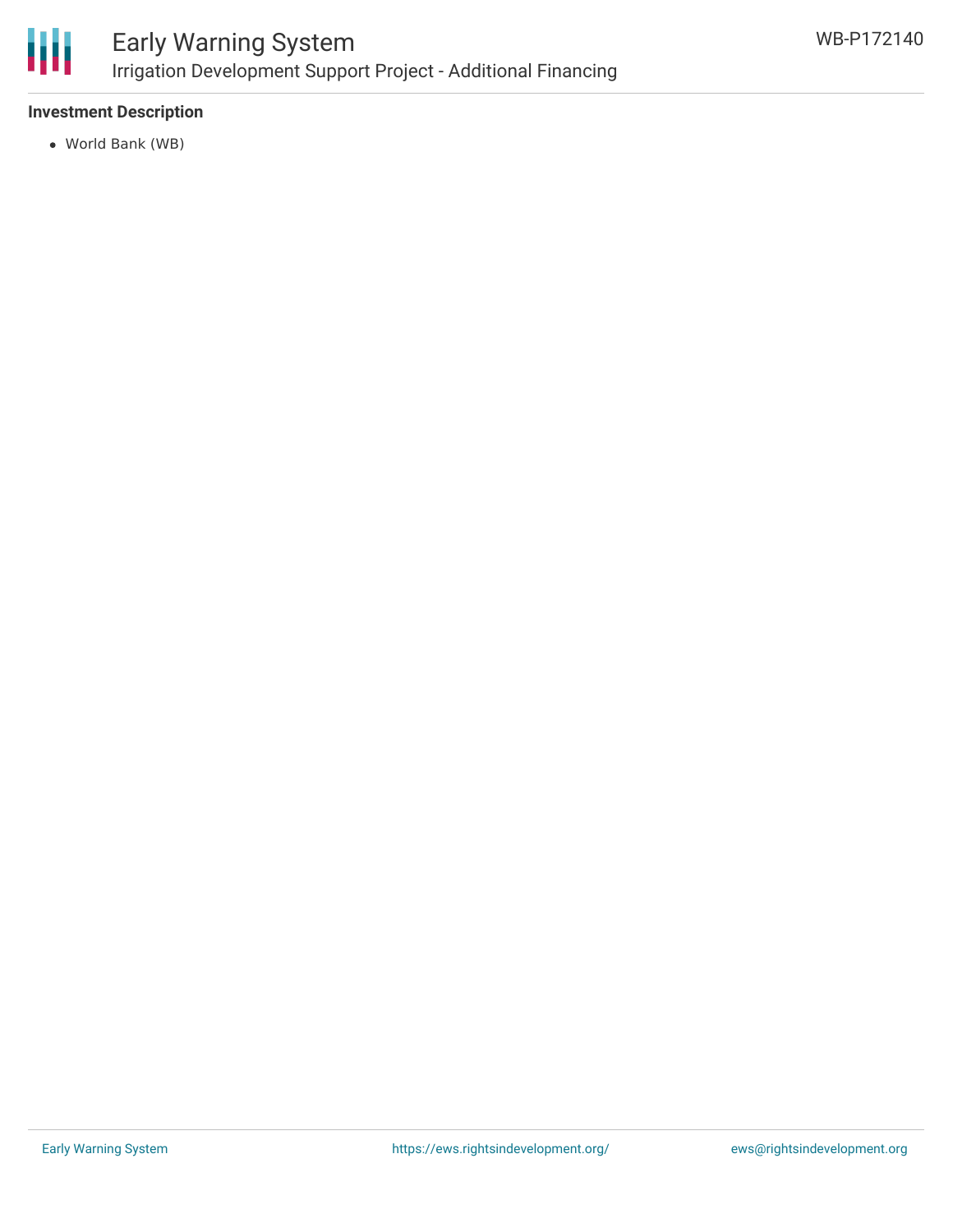

## **Contact Information**

#### **World Bank:**

Hazem Ibrahim Hanbal Sr Agricultural Spec. Anna Cestari Sr Water Resources Mgmt. Spec. Tahira Syed Senior Rural Development Specialist

#### **Borrower:**

Ministry of Finance Mr. Chikuba Mukuli Permanent Secretary [mukulic@gmail.com](mailto:mukulic@gmail.com)

# **Implementing Agency:** Ministry of Agriculture Songowayo Zyambo Permanent Secretary [ps@maff.gov.zm](mailto:ps@maff.gov.zm)

#### **ACCOUNTABILITY MECHANISM OF WORLD BANK**

The World Bank Inspection Panel is the independent complaint mechanism and fact-finding body for people who believe they are likely to be, or have been, adversely affected by a World Bank-financed project. If you submit a complaint to the Inspection Panel, they may investigate to assess whether the World Bank is following its own policies and procedures for preventing harm to people or the environment. You can contact the Inspection Panel or submit a complaint by emailing ipanel@worldbank.org. You can learn more about the Inspection Panel and how to file a complaint at: https://www.inspectionpanel.org.